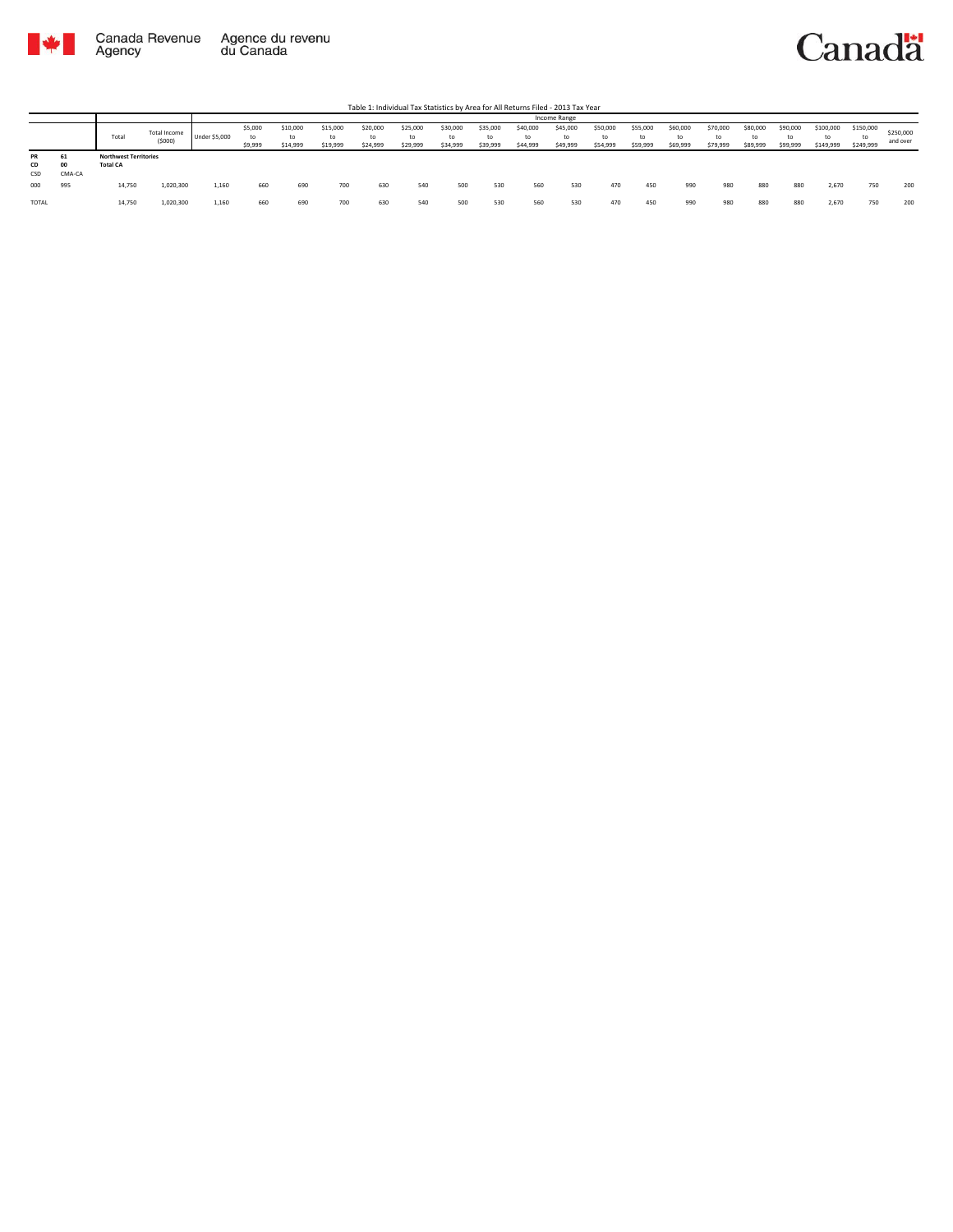

|              |        |                              |              |               |         |          |          |          |          |          |          |          | Income Range |          |          |          |          |          |          |           |           |           |
|--------------|--------|------------------------------|--------------|---------------|---------|----------|----------|----------|----------|----------|----------|----------|--------------|----------|----------|----------|----------|----------|----------|-----------|-----------|-----------|
|              |        |                              | Total Income |               | \$5,000 | \$10,000 | \$15,000 | \$20,000 | \$25,000 | \$30,000 | \$35,000 | \$40,000 | \$45,000     | \$50,000 | \$55,000 | \$60,000 | \$70,000 | \$80,000 | \$90,000 | \$100,000 | \$150,000 | \$250,000 |
|              |        | Total                        | (5000)       | Under \$5,000 | to      | to       | to       | to       | to       | to       | to       | to       | to           | to       | to       | to       | to       | to       | to       | to        |           | and over  |
|              |        |                              |              |               | \$9,999 | \$14,999 | \$19,999 | \$24,999 | \$29,999 | \$34,999 | \$39,999 | \$44,999 | \$49,999     | \$54,999 | \$59,999 | \$69,999 | \$79,999 | \$89,999 | \$99,999 | \$149,999 | \$249,999 |           |
| PR           | 61     | <b>Northwest Territories</b> |              |               |         |          |          |          |          |          |          |          |              |          |          |          |          |          |          |           |           |           |
| CD           | 01     | <b>Region 1</b>              |              |               |         |          |          |          |          |          |          |          |              |          |          |          |          |          |          |           |           |           |
| CSD          | CMA-CA |                              |              |               |         |          |          |          |          |          |          |          |              |          |          |          |          |          |          |           |           |           |
| 010          | 000    | 100                          | 3,593        | 20            | 10      |          | 10       |          |          |          |          |          |              |          |          |          |          |          |          |           |           |           |
| 014          | 000    | 190                          | 5,330        | 40            | 20      | 30       | 30       | 10       |          |          |          |          |              |          |          |          |          |          |          |           |           |           |
| 015          | 000    | 570                          | 20,137       | 120           | 60      | 50       | 60       | 50       | 20       | 20       | 20       | 10       | 20           | 10       | 20       | 20       | 20       | 10       | 10       | 40        | 10        |           |
| 017          | 000    | 2,480                        | 134,374      | 330           | 180     | 180      | 160      | 130      | 100      | 110      | 80       | 80       | 60           | 70       | 50       | 100      | 120      | 130      | 110      | 370       | 90        | 10        |
| 025          | 000    | 440                          | 13,040       | 90            | 70      | 50       | 40       | 40       | 20       | 10       | 10       | 10       |              | 10       |          | 10       | 10       |          |          | 20        |           |           |
| 036          | 000    | 600                          | 18,056       | 140           | 60      | 70       | 60       | 50       | 30       | 20       | 20       | 20       | 20           |          | 10       | 10       | 20       | 10       | 10       | 30        |           |           |
| 041          | 000    | 50                           | 2,045        |               |         |          |          |          |          |          |          |          |              |          |          |          |          |          |          |           |           |           |
| 095          | 000    | 270                          | 7,297        | 60            | 40      | 40       | 30       | 20       | 10       |          |          | 10       |              |          |          |          |          |          |          | 20        |           |           |
| <b>TOTAL</b> |        | 4,690                        | 203,872      | 810           | 450     | 430      | 400      | 300      | 210      | 190      | 150      | 140      | 110          | 120      | 100      | 170      | 180      | 170      | 150      | 490       | 120       | 20        |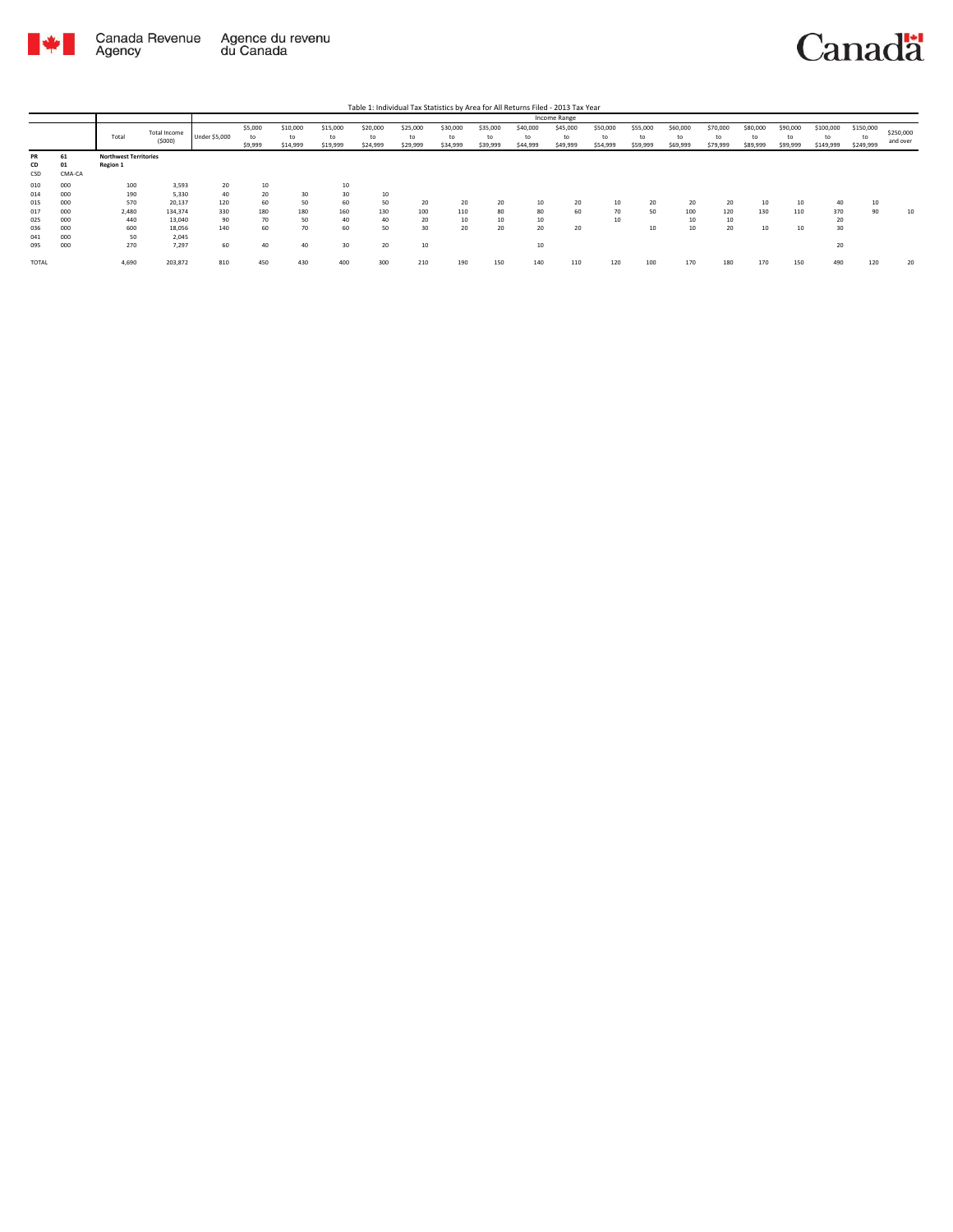

|           |        |                              |              |               |         |          |          |          |          |          |          |          | Income Range |          |          |          |          |          |          |           |           |           |
|-----------|--------|------------------------------|--------------|---------------|---------|----------|----------|----------|----------|----------|----------|----------|--------------|----------|----------|----------|----------|----------|----------|-----------|-----------|-----------|
|           |        |                              | Total Income |               | \$5,000 | \$10,000 | \$15,000 | \$20,000 | \$25,000 | \$30,000 | \$35,000 | \$40,000 | \$45,000     | \$50,000 | \$55,000 | \$60,000 | \$70,000 | \$80,000 | \$90,000 | \$100,000 | \$150,000 | \$250,000 |
|           |        | Total                        |              | Under \$5,000 | to      | to       | to       | to       | to       | to       | to       | to       | to           | to       | to       | to       | to       | to       | to       | to        | to        |           |
|           |        |                              | (5000)       |               | \$9,999 | \$14,999 | \$19,999 | \$24,999 | \$29,999 | \$34,999 | \$39,999 | \$44,999 | \$49,999     | \$54,999 | \$59,999 | \$69,999 | \$79,999 | \$89,999 | \$99,999 | \$149,999 | \$249,999 | and over  |
| <b>PR</b> | 61     | <b>Northwest Territories</b> |              |               |         |          |          |          |          |          |          |          |              |          |          |          |          |          |          |           |           |           |
| CD        | 02     | <b>Region 2</b>              |              |               |         |          |          |          |          |          |          |          |              |          |          |          |          |          |          |           |           |           |
| CSD       | CMA-CA |                              |              |               |         |          |          |          |          |          |          |          |              |          |          |          |          |          |          |           |           |           |
| 003       | 000    | 400                          | 14,027       | 70            | 50      | 50       | 50       | 30       | 20       | 20       | 10       | 20       |              | 10       |          | 10       | 10       | 10       |          | 40        |           |           |
| 005       | 000    | 350                          | 12,994       | 60            | 40      | 20       | 40       | 30       | 30       | 20       |          |          | 20           |          |          | 20       | 10       |          |          | 30        |           |           |
| 007       | 000    | 520                          | 52,659       | 40            | 20      | 20       | 30       | 20       | 20       | 10       | 20       |          | 10           | 10       | 20       | 20       | 30       | 30       | 20       | 110       | 60        | 30        |
| 009       | 000    | 380                          | 12,385       | 70            | 40      | 40       | 30       | 30       | 30       | 10       | 10       | 10       | 10           |          |          | 10       |          | 10       |          | 20        |           |           |
| 012       | 000    | 90                           | 3,430        | 10            | 10      | 10       | 10       |          |          |          |          |          |              |          |          |          |          |          |          |           |           |           |
| TOTAL     |        | 1,730                        | 95,494       | 250           | 160     | 140      | 150      | 110      | 100      | 60       | 50       | 50       | 50           |          | 40       | 60       | 60       | 60       |          | 200       | 80        | 30        |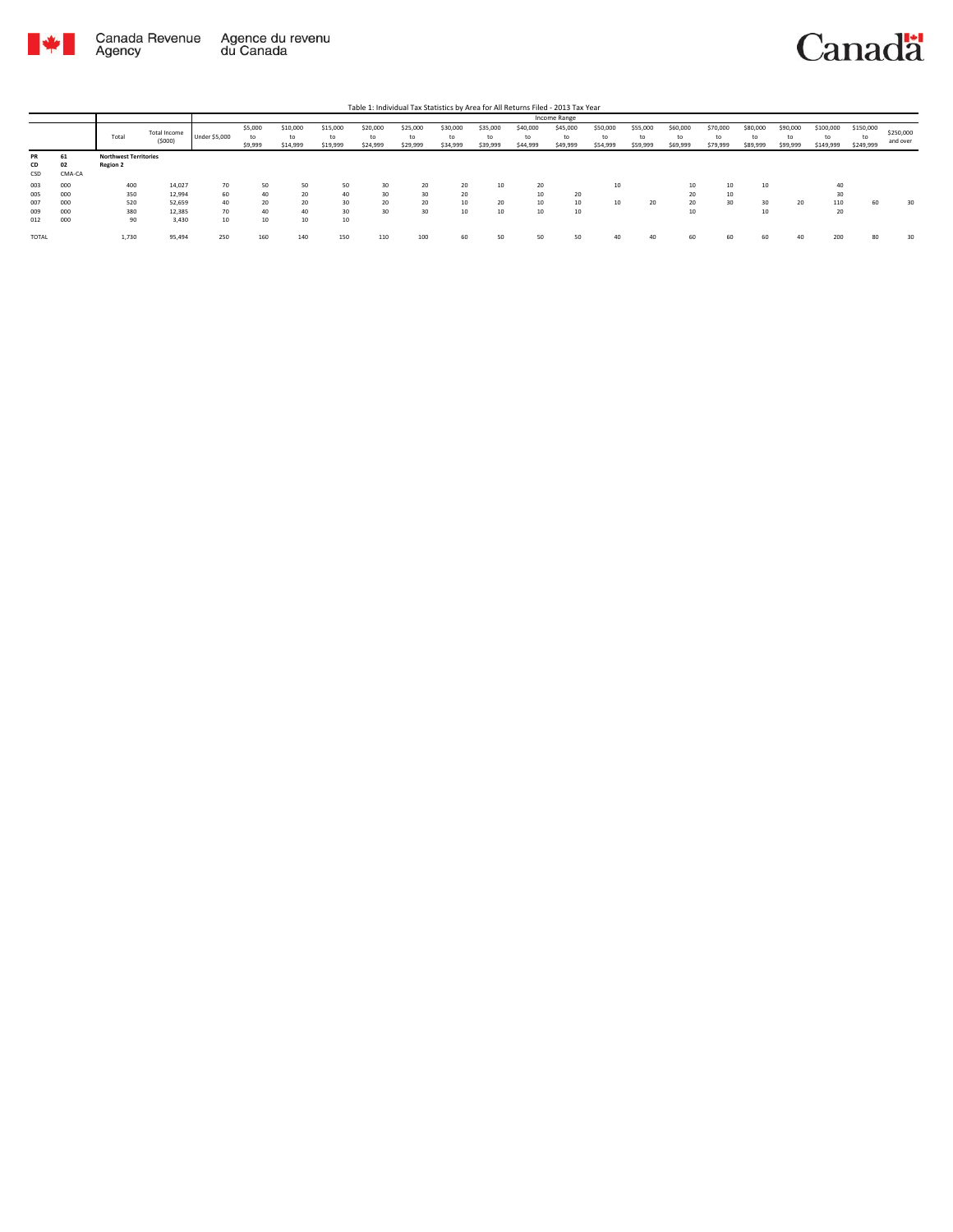

|                          |                          |                                                 |                                    |                      |                          |                            |                            |                            |                            |                            |                            |                            | Income Range               |                            |                            |                            |                            |                            |                            |                              |                              |                       |
|--------------------------|--------------------------|-------------------------------------------------|------------------------------------|----------------------|--------------------------|----------------------------|----------------------------|----------------------------|----------------------------|----------------------------|----------------------------|----------------------------|----------------------------|----------------------------|----------------------------|----------------------------|----------------------------|----------------------------|----------------------------|------------------------------|------------------------------|-----------------------|
|                          |                          | Total                                           | Total Income<br>(5000)             | <b>Under \$5,000</b> | \$5,000<br>to<br>\$9,999 | \$10,000<br>to<br>\$14,999 | \$15,000<br>to<br>\$19,999 | \$20,000<br>to<br>\$24,999 | \$25,000<br>to<br>\$29,999 | \$30,000<br>to<br>\$34,999 | \$35,000<br>to<br>\$39,999 | \$40,000<br>to<br>\$44,999 | \$45,000<br>to<br>\$49,999 | \$50,000<br>to<br>\$54,999 | \$55,000<br>to<br>\$59,999 | \$60,000<br>to<br>\$69,999 | \$70,000<br>to<br>\$79,999 | \$80,000<br>to<br>\$89,999 | \$90,000<br>to<br>\$99,999 | \$100,000<br>to<br>\$149,999 | \$150,000<br>to<br>\$249,999 | \$250,000<br>and over |
| PR<br>CD<br>CSD          | 61<br>03<br>CMA-CA       | <b>Northwest Territories</b><br><b>Region 3</b> |                                    |                      |                          |                            |                            |                            |                            |                            |                            |                            |                            |                            |                            |                            |                            |                            |                            |                              |                              |                       |
| 031<br>034<br>049<br>052 | 000<br>000<br>000<br>000 | 1,350<br>330<br>200<br>90                       | 48,502<br>10,584<br>6,971<br>3,897 | 320<br>80<br>50      | 200<br>40<br>10<br>10    | 100<br>30<br>20            | 100<br>30<br>20<br>10      | 80<br>20<br>10<br>10       | 40<br>20<br>10             | 50<br>10                   | 30<br>10                   | 40<br>10                   | 20<br>10<br>10             | 30<br>10                   | 30                         | 40<br>$\sim$<br>10         | 40<br>10                   | 40                         | 40                         | 130<br>20<br>20<br>10        | 20                           |                       |
| TOTAL                    |                          | 1,970                                           | 69,954                             | 460                  | 260                      | 160                        | 160                        | 120                        | 70                         | 70                         | 60                         | 60                         | 40                         | cn.<br>ے ر                 | 40                         | 60                         | 60                         |                            | 50                         | 180                          | 30                           |                       |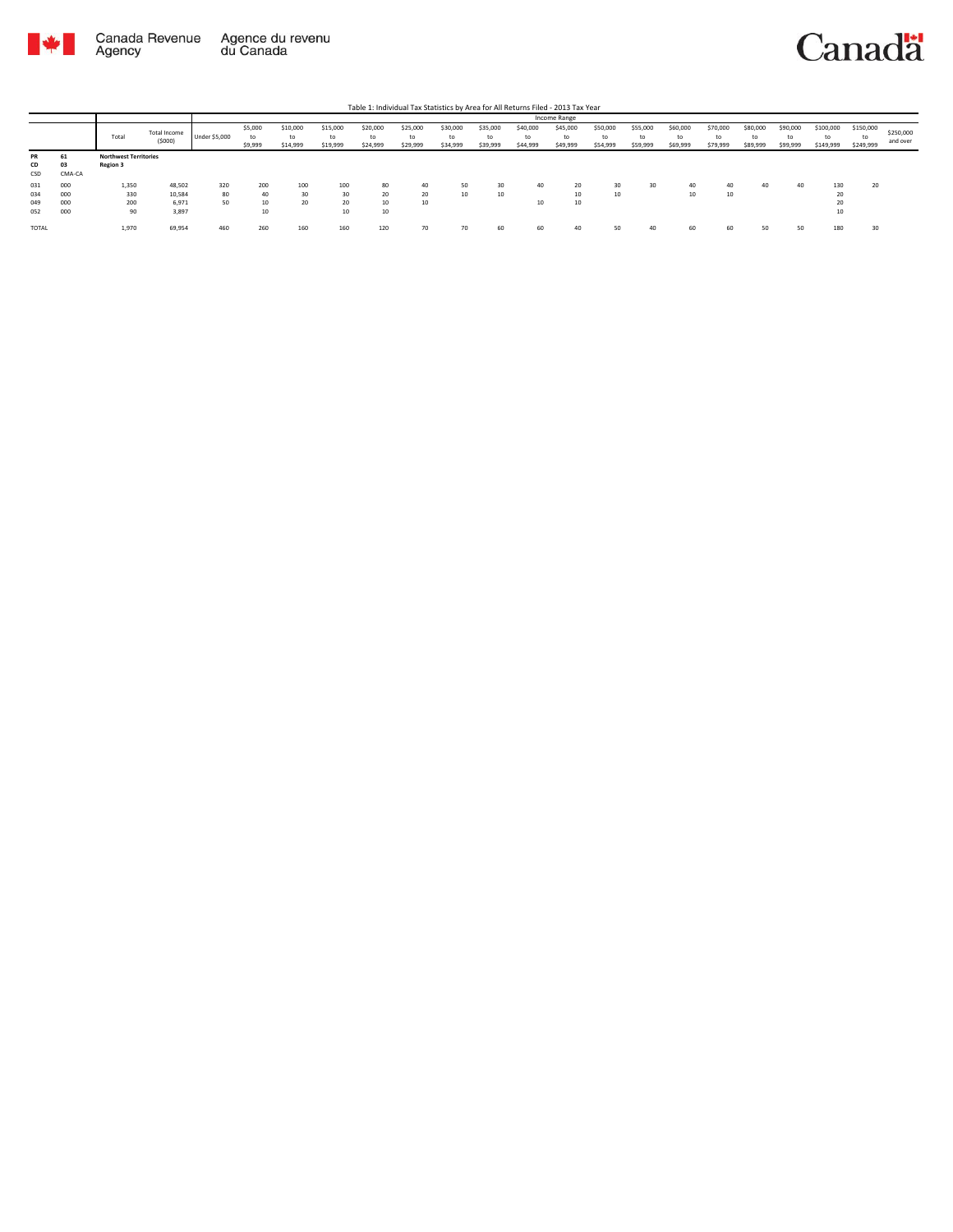

|       |        |                              |                        |               |                          |                            |                            |                            |                            |                            |                            |                            | Income Range               |                            |                            |                            |                            |                            |                            |                              |                              |                       |
|-------|--------|------------------------------|------------------------|---------------|--------------------------|----------------------------|----------------------------|----------------------------|----------------------------|----------------------------|----------------------------|----------------------------|----------------------------|----------------------------|----------------------------|----------------------------|----------------------------|----------------------------|----------------------------|------------------------------|------------------------------|-----------------------|
|       |        | Total                        | Total Income<br>(5000) | Under \$5,000 | \$5,000<br>to<br>\$9,999 | \$10,000<br>to<br>\$14,999 | \$15,000<br>to<br>\$19,999 | \$20,000<br>to<br>\$24,999 | \$25,000<br>to<br>\$29,999 | \$30,000<br>to<br>\$34,999 | \$35,000<br>to<br>\$39,999 | \$40,000<br>to<br>\$44,999 | \$45,000<br>to<br>\$49,999 | \$50,000<br>to<br>\$54,999 | \$55,000<br>to<br>\$59,999 | \$60,000<br>to<br>\$69,999 | \$70,000<br>to<br>\$79,999 | \$80,000<br>to<br>\$89,999 | \$90,000<br>to<br>\$99,999 | \$100,000<br>to<br>\$149,999 | \$150,000<br>to<br>\$249,999 | \$250,000<br>and over |
| PR    | ы      | <b>Northwest Territories</b> |                        |               |                          |                            |                            |                            |                            |                            |                            |                            |                            |                            |                            |                            |                            |                            |                            |                              |                              |                       |
| CD    | 04     | Region 4                     |                        |               |                          |                            |                            |                            |                            |                            |                            |                            |                            |                            |                            |                            |                            |                            |                            |                              |                              |                       |
| CSD   | CMA-CA |                              |                        |               |                          |                            |                            |                            |                            |                            |                            |                            |                            |                            |                            |                            |                            |                            |                            |                              |                              |                       |
| 006   | 000    | 60                           | 2,118                  |               |                          |                            |                            | 10                         |                            |                            |                            |                            |                            |                            |                            |                            |                            |                            |                            |                              |                              |                       |
| 009   | 000    | 380                          | 13,224                 | 70            | 30                       | 30                         | 40                         | 20                         | 20                         | 20                         | 20                         | 20                         |                            |                            | 10                         | 20                         | 10                         | 10                         |                            | 20                           |                              |                       |
| 014   | 000    | 650                          | 19,913                 | 160           | 70                       | 80                         | 60                         | 30                         | 30                         | 20                         | 20                         | 20                         | 10                         | 20                         | 20                         | 20                         | 10                         | 10                         | 20                         | 40                           |                              |                       |
| 038   | 000    | 1,050                        | 52,384                 | 120           | 90                       | 80                         | 80                         | 70                         | 50                         | 40                         | 40                         | 40                         | 40                         | 20                         | 30                         | 50                         | 50                         | 50                         | 40                         | 130                          | 30                           |                       |
| 044   | 000    | 90                           | 3,154                  | 10            |                          | 10                         | 10                         |                            |                            |                            |                            |                            |                            |                            |                            |                            |                            |                            |                            |                              |                              |                       |
| TOTAL |        | 2,230                        | 90,793                 | 380           | 200                      | 210                        | 200                        | 140                        | 100                        | 90                         | 90                         | 80                         | 60                         | 50                         | 70                         | 90                         | 80                         |                            | 70                         | 190                          | 50                           |                       |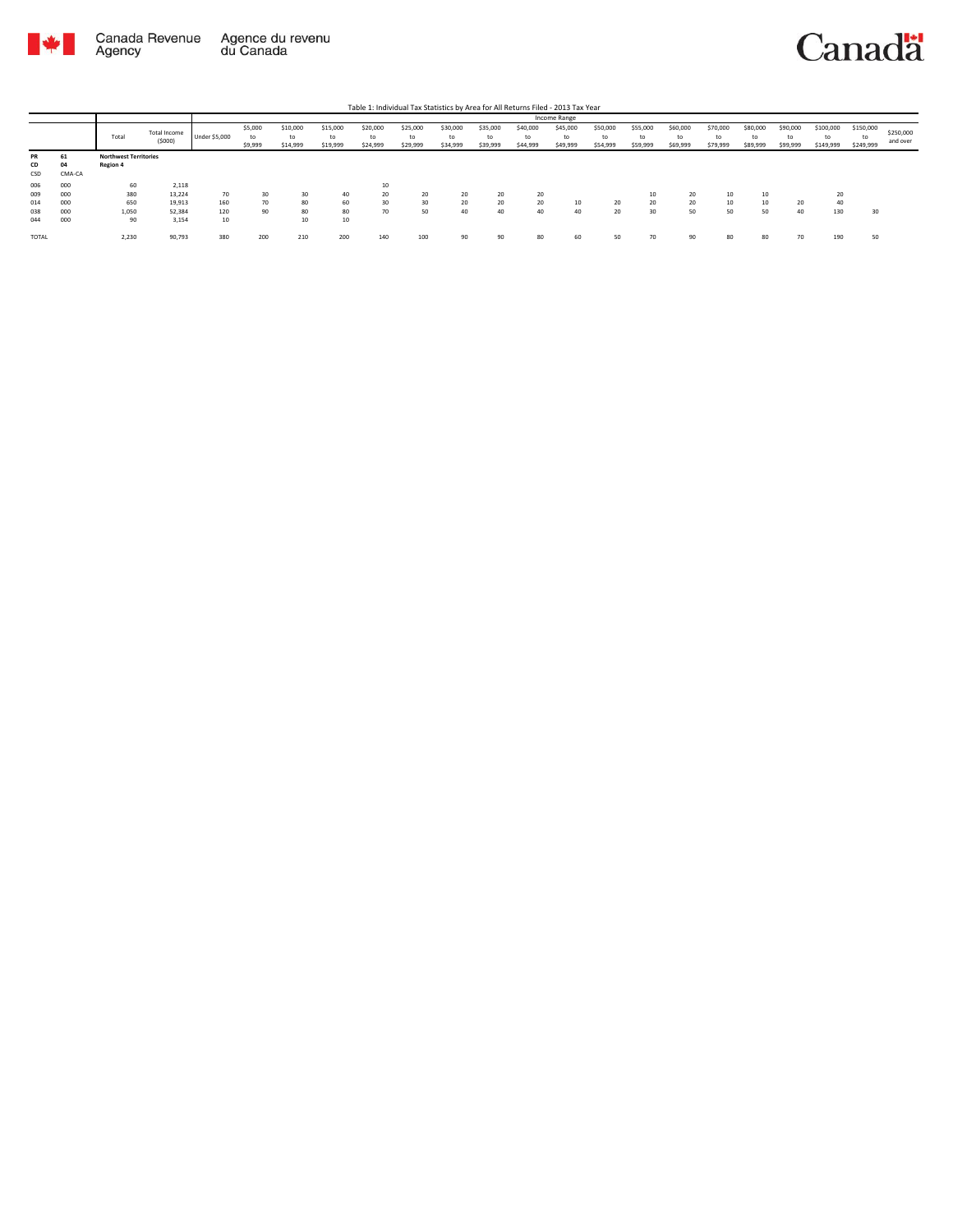

|                   |                    |                                                 |                               |                 |                          |                            |                            |                            |                            |                            |                            | Table 1: Individual Tax Statistics by Area for All Returns Filed - 2013 Tax Year |                      |                            |                            |                            |                            |                            |                            |                        |                        |                       |
|-------------------|--------------------|-------------------------------------------------|-------------------------------|-----------------|--------------------------|----------------------------|----------------------------|----------------------------|----------------------------|----------------------------|----------------------------|----------------------------------------------------------------------------------|----------------------|----------------------------|----------------------------|----------------------------|----------------------------|----------------------------|----------------------------|------------------------|------------------------|-----------------------|
|                   |                    |                                                 |                               |                 |                          |                            |                            |                            |                            |                            |                            |                                                                                  | <b>Income Range</b>  |                            |                            |                            |                            |                            |                            |                        |                        |                       |
|                   |                    | Total                                           | <b>Total Income</b><br>(5000) | Under \$5,000   | \$5,000<br>to<br>\$9,999 | \$10,000<br>to<br>\$14,999 | \$15,000<br>to<br>\$19,999 | \$20,000<br>to<br>\$24,999 | \$25,000<br>to<br>\$29,999 | \$30,000<br>to<br>\$34,999 | \$35,000<br>to<br>\$39,999 | \$40,000<br>tc<br>\$44,999                                                       | \$45,000<br>\$49,999 | \$50,000<br>to<br>\$54,999 | \$55,000<br>to<br>\$59,999 | \$60,000<br>to<br>\$69,999 | \$70,000<br>to<br>\$79,999 | \$80,000<br>to<br>\$89,999 | \$90,000<br>to<br>\$99,999 | \$100,000<br>\$149,999 | \$150,000<br>\$249,999 | \$250,000<br>and over |
| PR<br>CD<br>CSD   | 61<br>05<br>CMA-CA | <b>Northwest Territories</b><br><b>Region 5</b> |                               |                 |                          |                            |                            |                            |                            |                            |                            |                                                                                  |                      |                            |                            |                            |                            |                            |                            |                        |                        |                       |
| 001<br>003        | 000<br>000         | 1,870<br>90                                     | 97,701<br>3,563               | 230<br>20       | 120                      | 120                        | 120                        | 130<br>10                  | 80                         | 70                         | 80                         | 70                                                                               | 50                   | 50                         | 60                         | 110                        | 110                        | 90                         | 90                         | 260                    | 60                     |                       |
| 016<br>018<br>020 | 000<br>000<br>000  | 3,030<br>370<br>200                             | 172,053<br>13,406<br>6,182    | 380<br>60<br>30 | 170<br>40<br>30          | 180<br>50<br>30            | 200<br>30<br>20            | 170<br>30<br>20            | 130<br>20<br>10            | 130<br>10<br>10            | 100<br>10                  | 110                                                                              | 100<br>20            | 80<br>20                   | 100<br>10                  | 170<br>10                  | 150                        | 150<br>20                  | 150<br>10                  | 460<br>20<br>10        | 110                    | 20                    |
| <b>TOTAL</b>      |                    | 5,560                                           | 292,905                       | 710             | 360                      | 390                        | 380                        | 350                        | 240                        | 230                        | 200                        | 190                                                                              | 180                  | 150                        | 170                        | 300                        | 270                        | 250                        | 260                        | 760                    | 170                    | 30                    |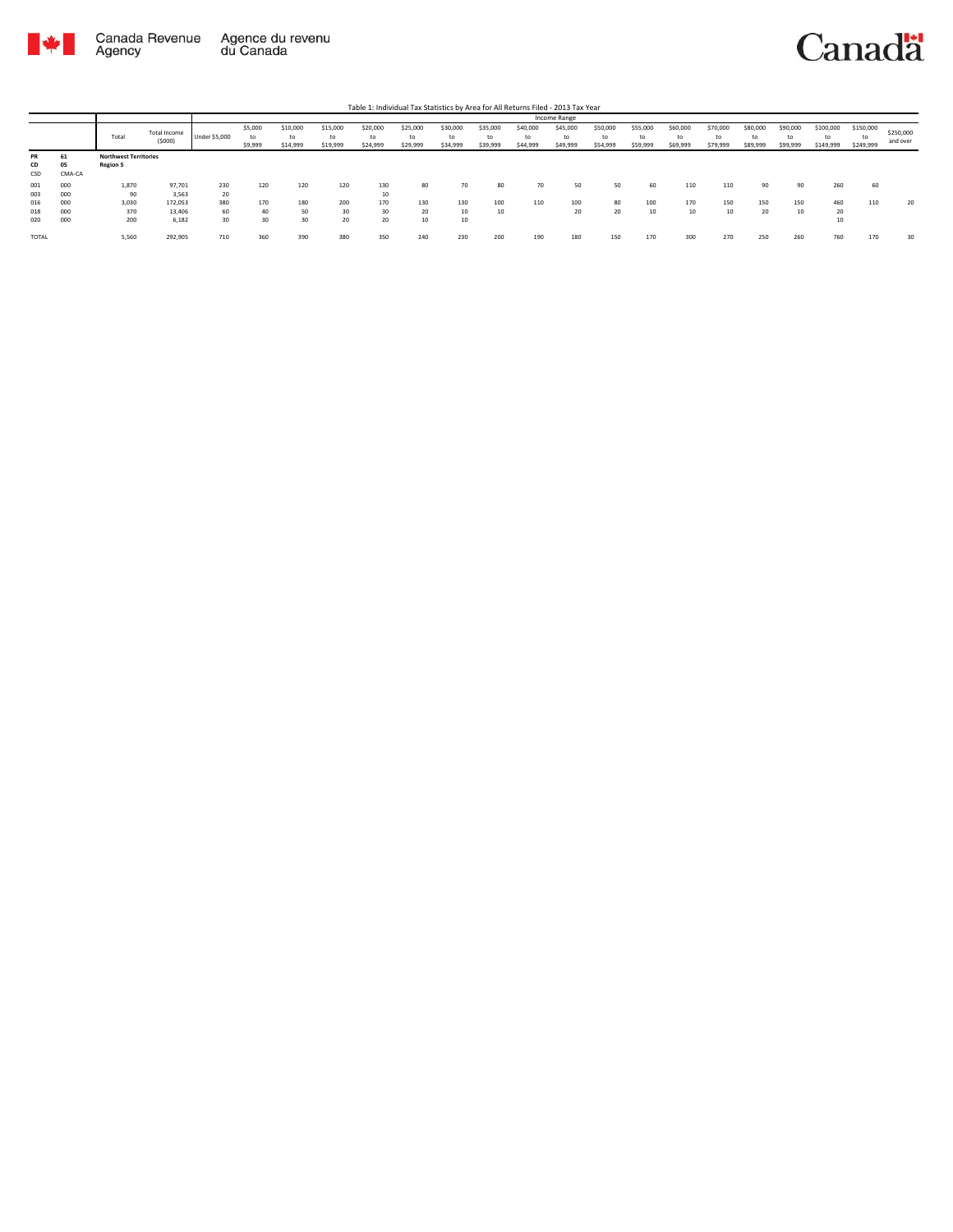

Table 1: Individual Tax Statistics by Area for All Returns Filed - 2013 Tax Year

|           |          |                                          |                               |               |                    |                      |                      |                      |                      |                      |                      |                      | <b>Income Range</b>  |                      |                      |                      |                      |                      |                      |                        |                        |                       |
|-----------|----------|------------------------------------------|-------------------------------|---------------|--------------------|----------------------|----------------------|----------------------|----------------------|----------------------|----------------------|----------------------|----------------------|----------------------|----------------------|----------------------|----------------------|----------------------|----------------------|------------------------|------------------------|-----------------------|
|           |          | Total                                    | <b>Total Income</b><br>(5000) | Under \$5,000 | \$5,000<br>\$9,999 | \$10,000<br>\$14,999 | \$15.000<br>\$19.999 | \$20,000<br>\$24.999 | \$25,000<br>\$29.999 | \$30,000<br>\$34.999 | \$35,000<br>\$39,999 | \$40,000<br>\$44,999 | \$45,000<br>\$49,999 | \$50,000<br>\$54,999 | \$55,000<br>\$59,999 | \$60,000<br>\$69,999 | \$70,000<br>\$79,999 | \$80,000<br>\$89,999 | \$90,000<br>\$99,999 | \$100,000<br>\$149,999 | \$150,000<br>\$249,999 | \$250,000<br>and over |
| PR<br>CD. | 61<br>06 | <b>Northwest Territories</b><br>Region 6 |                               |               |                    |                      |                      |                      |                      |                      |                      |                      |                      |                      |                      |                      |                      |                      |                      |                        |                        |                       |

**CD 06 Region 6** CSD CMA-CA

021 000

TOTAL